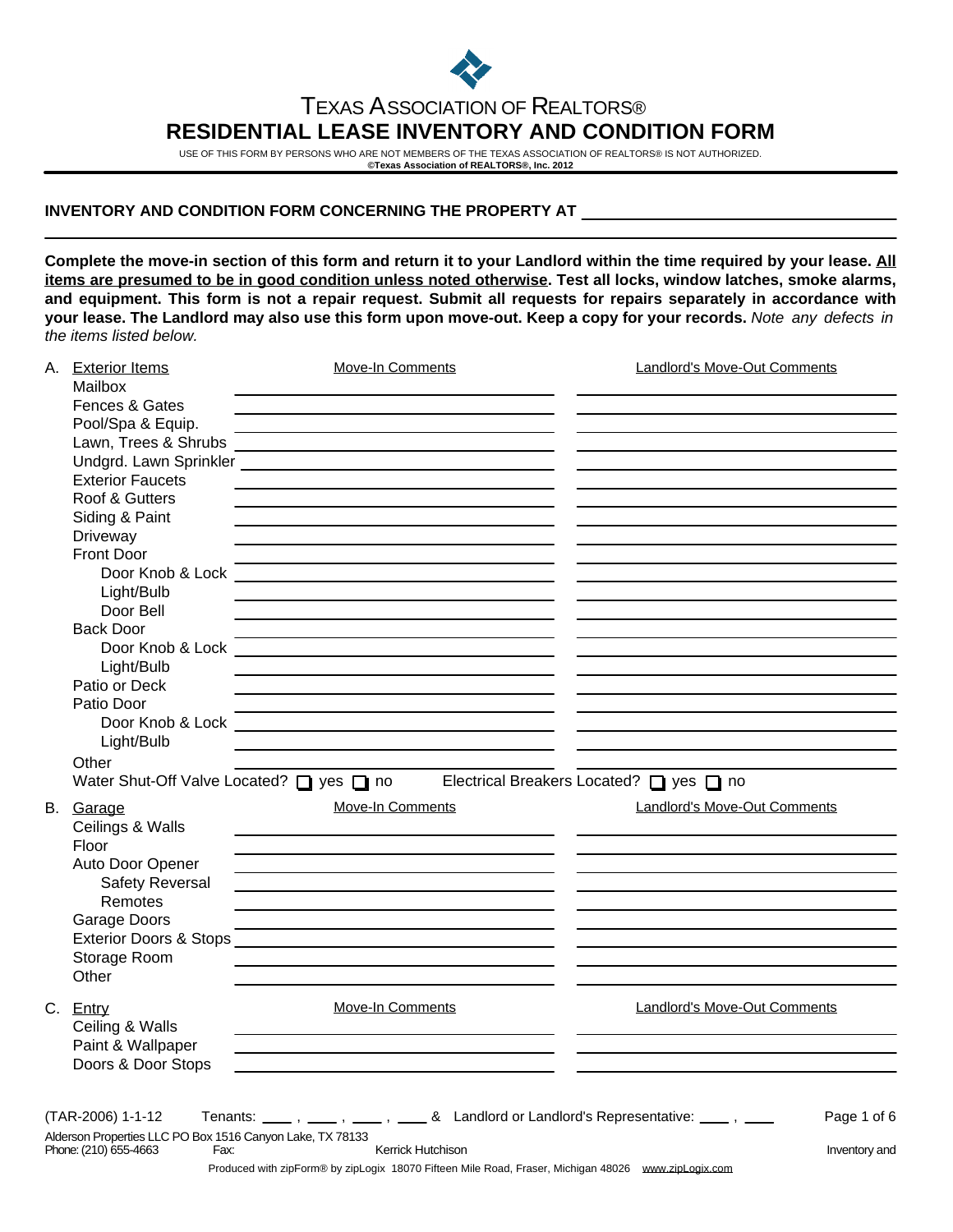| Door Locks & Knobs<br>Flooring<br><b>Light Fixtures</b><br>Windows & Screens<br><b>Window Latches</b><br>Plugs & Switches<br><b>Closet Shelves &amp; Rods</b><br>Other                                                                                                                                                                                | Move-In Comments        | <b>Landlord's Move-Out Comments</b> |  |  |
|-------------------------------------------------------------------------------------------------------------------------------------------------------------------------------------------------------------------------------------------------------------------------------------------------------------------------------------------------------|-------------------------|-------------------------------------|--|--|
| D. Living Room<br>Ceiling & Walls<br>Paint & Wallpaper<br>Doors & Door Stops<br>Door Locks & Knobs<br>Flooring<br>Lights & Ceiling Fans<br>Windows & Screens<br><b>Window Latches</b><br>Drapes/Blinds/Shutters<br>Plugs & Switches<br>Cabinets<br>Fireplace<br>Other                                                                                 | Move-In Comments        | Landlord's Move-Out Comments        |  |  |
| E. Dining Room<br>Ceiling & Walls<br>Paint & Wallpaper<br>Doors & Door Stops<br>Door Locks & Knobs<br>Flooring<br>Lights & Ceiling Fans<br>Windows & Screens<br><b>Window Latches</b><br>Drapes/Blinds/Shutters<br>Plugs & Switches<br>Cabinets<br>Other                                                                                              | Move-In Comments        | <b>Landlord's Move-Out Comments</b> |  |  |
| F. Kitchen & Breakfast<br>Ceiling & Walls<br>Paint & Wallpaper<br>Doors & Door Stops<br>Door Locks & Knobs<br>Flooring<br>Lights & Ceiling Fans<br>Windows & Screens<br><b>Window Latches</b><br>Drapes/Blinds/Shutters<br>Plugs & Switches<br>Pantry & Shelves<br><b>Cabinets &amp; Handles</b><br>Drawers & Handles<br>Countertops<br>Range/Cooktop | <b>Move-In Comments</b> | <b>Landlord's Move-Out Comments</b> |  |  |

 $(TAR-2006)$  1-1-12 Tenants:  $\frac{1}{1}$ ,  $\frac{1}{1}$ ,  $\frac{1}{1}$ ,  $\frac{1}{1}$ ,  $\frac{1}{1}$ ,  $\frac{1}{1}$ ,  $\frac{1}{1}$ ,  $\frac{1}{1}$ ,  $\frac{1}{1}$ ,  $\frac{1}{1}$ Produced with zipForm® by zipLogix 18070 Fifteen Mile Road, Fraser, Michigan 48026 www.zipLogix.com Inventory and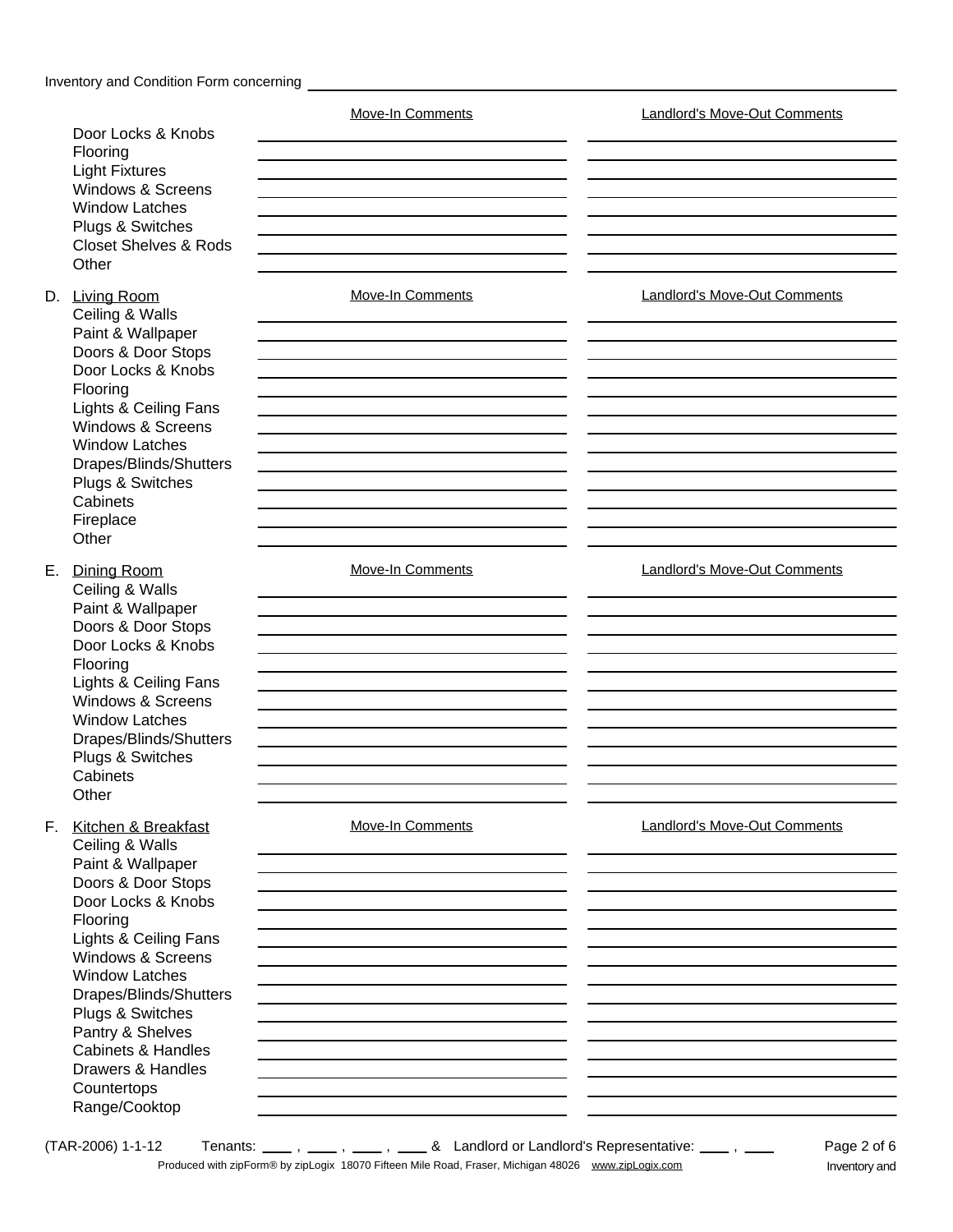## Inventory and Condition Form concerning **CONSIDER 2006** 2007 2008 2012 2023

|    |                                            | Move-In Comments                                                                | <b>Landlord's Move-Out Comments</b> |
|----|--------------------------------------------|---------------------------------------------------------------------------------|-------------------------------------|
|    | Microwave                                  |                                                                                 |                                     |
|    | Dishwasher                                 |                                                                                 |                                     |
|    | Oven                                       |                                                                                 |                                     |
|    | Racks & Knobs                              |                                                                                 |                                     |
|    | Broiler & Pan                              |                                                                                 |                                     |
|    | Light Cover & Bulb                         |                                                                                 |                                     |
|    | Vent Hood                                  |                                                                                 |                                     |
|    | Light & Fan                                |                                                                                 |                                     |
|    | Filter                                     |                                                                                 |                                     |
|    | Garbage Disposer                           |                                                                                 |                                     |
|    | Sink & Faucet                              |                                                                                 |                                     |
|    | Refrigerator                               |                                                                                 |                                     |
|    | <b>Shelves &amp; Drawers</b>               |                                                                                 |                                     |
|    | Light Cover & Bulb                         |                                                                                 |                                     |
|    | Other                                      |                                                                                 |                                     |
|    | G. Halls                                   | Move-In Comments                                                                | Landlord's Move-Out Comments        |
|    | Ceiling & Walls                            |                                                                                 |                                     |
|    | Paint & Wallpaper                          |                                                                                 |                                     |
|    | Doors & Door Stops                         |                                                                                 |                                     |
|    | Door Locks & Knobs                         |                                                                                 |                                     |
|    | Flooring                                   |                                                                                 |                                     |
|    | <b>Light Fixtures</b>                      |                                                                                 |                                     |
|    | Plugs & Switches                           |                                                                                 |                                     |
|    | <b>Closet Shelves &amp; Rods</b>           |                                                                                 |                                     |
|    | Cabinets                                   |                                                                                 |                                     |
|    | Other                                      |                                                                                 |                                     |
|    | H. Family Room                             | Move-In Comments                                                                | <b>Landlord's Move-Out Comments</b> |
|    | Ceiling & Walls                            |                                                                                 |                                     |
|    | Paint & Wallpaper                          |                                                                                 |                                     |
|    | Doors & Door Stops                         |                                                                                 |                                     |
|    | Door Locks & Knobs                         |                                                                                 |                                     |
|    | Flooring                                   |                                                                                 |                                     |
|    | Lights & Ceiling Fans                      |                                                                                 |                                     |
|    | Windows & Screens                          |                                                                                 |                                     |
|    | <b>Window Latches</b>                      |                                                                                 |                                     |
|    | Drapes/Blinds/Shutters<br>Plugs & Switches |                                                                                 |                                     |
|    | <b>Closet Shelves &amp; Rods</b>           |                                                                                 |                                     |
|    | Cabinets                                   |                                                                                 |                                     |
|    | Fireplace/Logs/Equip.                      |                                                                                 |                                     |
|    | Other                                      |                                                                                 |                                     |
|    |                                            |                                                                                 |                                     |
| Τ. | Master Bedroom (1)                         | <b>Move-In Comments</b>                                                         | <b>Landlord's Move-Out Comments</b> |
|    | Ceiling & Walls                            |                                                                                 |                                     |
|    | Paint & Wallpaper                          |                                                                                 |                                     |
|    | Doors & Door Stops                         |                                                                                 |                                     |
|    | Door Locks & Knobs                         |                                                                                 |                                     |
|    | Flooring                                   |                                                                                 |                                     |
|    | Lights & Ceiling Fans                      |                                                                                 |                                     |
|    | Windows & Screens                          |                                                                                 |                                     |
|    | <b>Window Latches</b>                      |                                                                                 |                                     |
|    | Drapes/Blinds/Shutters                     |                                                                                 |                                     |
|    | (TAR-2006) 1-1-12                          | Tenants: _____, ____, ____, & Landlord or Landlord's Representative: ____, ____ | Page 3 of 6                         |

Produced with zipForm® by zipLogix 18070 Fifteen Mile Road, Fraser, Michigan 48026 www.zipLogix.com Inventory and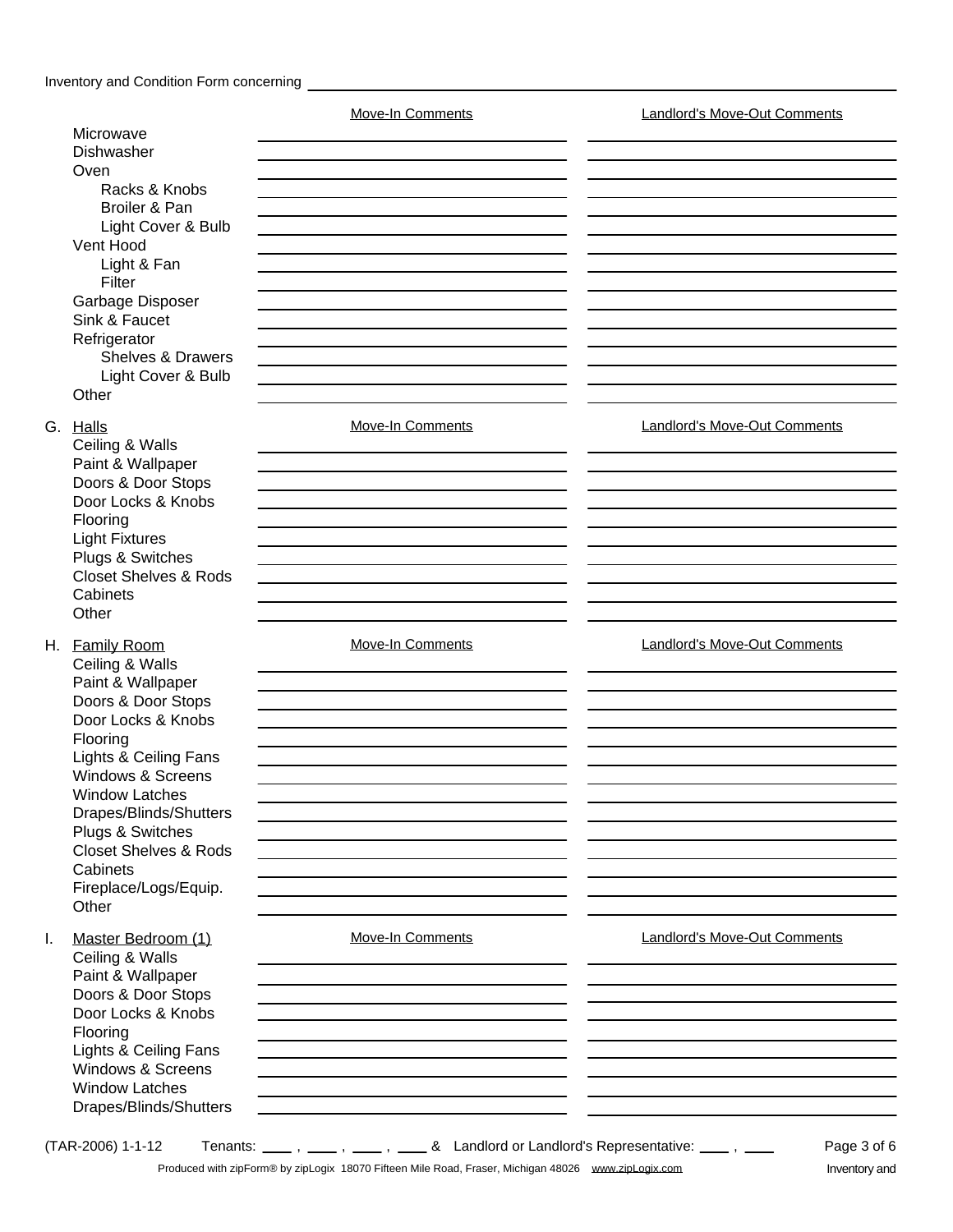|    |                                                                                                                                                                                                                                                                                                               | <b>Move-In Comments</b>                                                                                                                                                                  | <b>Landlord's Move-Out Comments</b> |
|----|---------------------------------------------------------------------------------------------------------------------------------------------------------------------------------------------------------------------------------------------------------------------------------------------------------------|------------------------------------------------------------------------------------------------------------------------------------------------------------------------------------------|-------------------------------------|
|    | Plugs & Switches<br><b>Closet Shelves &amp; Rods</b><br>Cabinets<br>Other                                                                                                                                                                                                                                     |                                                                                                                                                                                          |                                     |
| J. | Master Bathroom (1)<br>Ceiling & Walls                                                                                                                                                                                                                                                                        | Move-In Comments                                                                                                                                                                         | Landlord's Move-Out Comments        |
|    | Paint & Wallpaper<br>Doors/Locks/Knobs/Stops<br>Flooring<br>Lights & Fans<br>Windows & Screens<br><b>Window Latches</b>                                                                                                                                                                                       |                                                                                                                                                                                          |                                     |
|    | Drapes/Blinds/Shutters<br>Plugs & Switches<br><b>Closet Shelves &amp; Rods</b><br><b>Cabinets &amp; Handles</b><br>Countertops<br>Sinks & Faucets                                                                                                                                                             |                                                                                                                                                                                          |                                     |
|    | Tub/Shower & Faucets<br><b>Heaters &amp; Exhaust Fans</b><br><b>Towel Fixtures</b><br>Other                                                                                                                                                                                                                   | the control of the control of the control of the control of the control of the control of                                                                                                |                                     |
|    | K. Bedroom (2)<br>Ceiling & Walls<br>Paint & Wallpaper<br>Doors & Door Stops<br>Door Locks & Knobs<br>Flooring<br>Lights & Ceiling Fans<br>Windows & Screens<br><b>Window Latches</b><br>Drapes/Blinds/Shutters<br>Plugs & Switches<br><b>Closet Shelves &amp; Rods</b><br>Cabinets                           | <b>Move-In Comments</b>                                                                                                                                                                  | <b>Landlord's Move-Out Comments</b> |
| L. | Other<br>Bedroom (3)<br>Ceiling & Walls<br>Paint & Wallpaper<br>Doors & Door Stops<br>Door Locks & Knobs<br>Flooring<br>Lights & Ceiling Fans<br><b>Windows &amp; Screens</b><br><b>Window Latches</b><br>Drapes/Blinds/Shutters<br>Plugs & Switches<br><b>Closet Shelves &amp; Rods</b><br>Cabinets<br>Other | <b>Move-In Comments</b>                                                                                                                                                                  | <b>Landlord's Move-Out Comments</b> |
|    | (TAR-2006) 1-1-12                                                                                                                                                                                                                                                                                             | Tenants: _____, ____, ____, & Landlord or Landlord's Representative: ____, ____<br>Produced with zinForm® by zinLogix, 18070 Fifteen Mile Road, Fraser, Michigan 48026, www.zinLogix.com | Page 4 of 6<br>Inventon and         |

Produced with zipForm® by zipLogix 18070 Fifteen Mile Road, Fraser, Michigan 48026 www.zipLogix.com Inventory and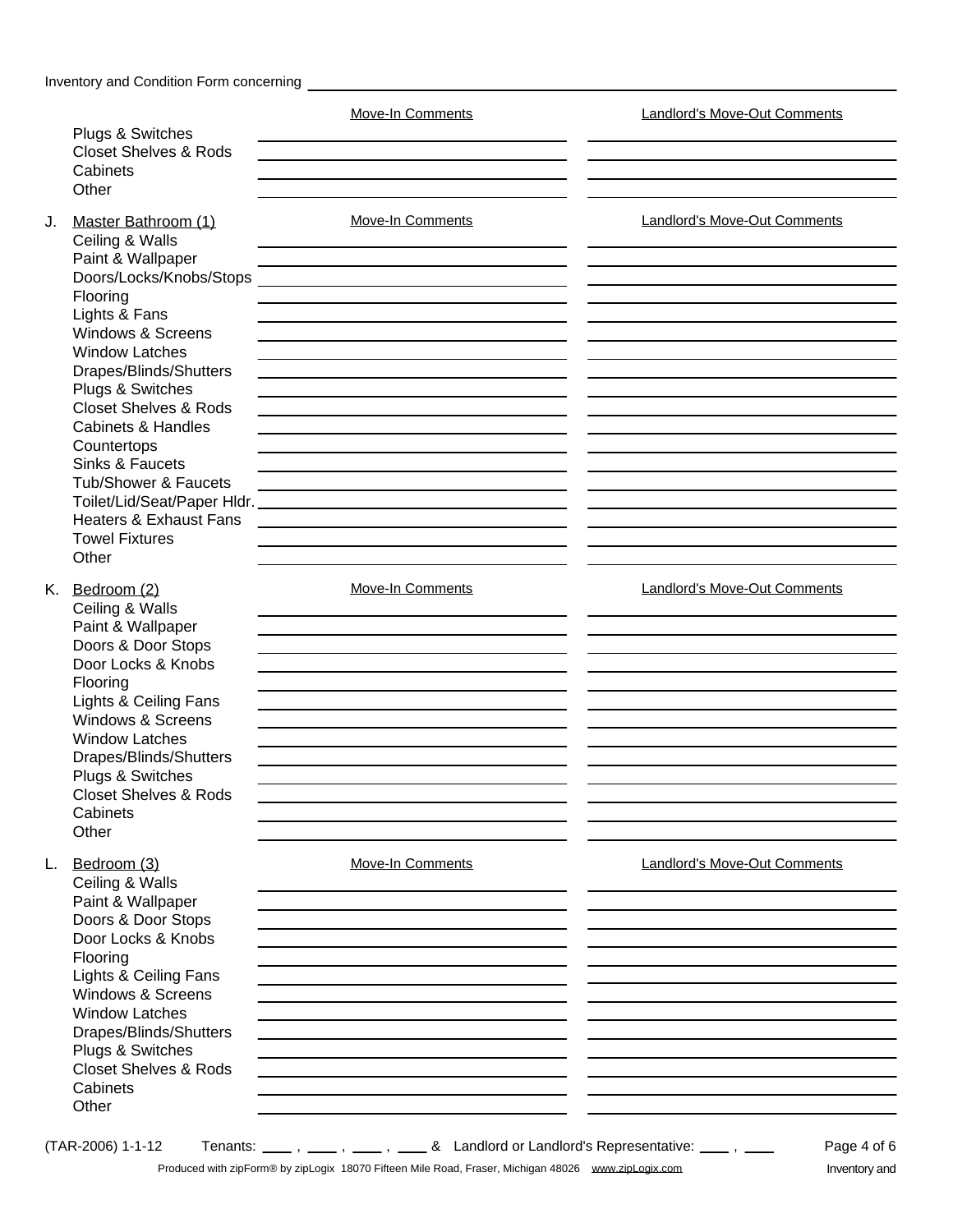| M. Bedroom (4)<br>Ceiling & Walls                                                                                                                                                                                                                                                                                                                                                                                                                        | <b>Move-In Comments</b>                                                                                                                                                                                                                                                                                                                                                                                                                                                                                                                                                                                                                                                                                                                                                                                                                                                                                                                                                                                                                                                                                                                                                                                                                                                                                                                                                                                                                                                                                                                                                                                                                                                                                                                                                                 | Landlord's Move-Out Comments                                                                                              |
|----------------------------------------------------------------------------------------------------------------------------------------------------------------------------------------------------------------------------------------------------------------------------------------------------------------------------------------------------------------------------------------------------------------------------------------------------------|-----------------------------------------------------------------------------------------------------------------------------------------------------------------------------------------------------------------------------------------------------------------------------------------------------------------------------------------------------------------------------------------------------------------------------------------------------------------------------------------------------------------------------------------------------------------------------------------------------------------------------------------------------------------------------------------------------------------------------------------------------------------------------------------------------------------------------------------------------------------------------------------------------------------------------------------------------------------------------------------------------------------------------------------------------------------------------------------------------------------------------------------------------------------------------------------------------------------------------------------------------------------------------------------------------------------------------------------------------------------------------------------------------------------------------------------------------------------------------------------------------------------------------------------------------------------------------------------------------------------------------------------------------------------------------------------------------------------------------------------------------------------------------------------|---------------------------------------------------------------------------------------------------------------------------|
| Paint & Wallpaper<br>Doors & Door Stops<br>Door Locks & Knobs<br>Flooring<br>Lights & Ceiling Fans<br><b>Windows &amp; Screens</b><br><b>Window Latches</b><br>Drapes/Blinds/Shutters<br>Plugs & Switches<br><b>Closet Shelves &amp; Rods</b><br>Cabinets                                                                                                                                                                                                |                                                                                                                                                                                                                                                                                                                                                                                                                                                                                                                                                                                                                                                                                                                                                                                                                                                                                                                                                                                                                                                                                                                                                                                                                                                                                                                                                                                                                                                                                                                                                                                                                                                                                                                                                                                         |                                                                                                                           |
| Other<br>N. Bathroom (2)<br>Ceiling & Walls<br>Paint & Wallpaper<br>Doors/Locks/Knobs/Stops                                                                                                                                                                                                                                                                                                                                                              | Move-In Comments                                                                                                                                                                                                                                                                                                                                                                                                                                                                                                                                                                                                                                                                                                                                                                                                                                                                                                                                                                                                                                                                                                                                                                                                                                                                                                                                                                                                                                                                                                                                                                                                                                                                                                                                                                        | Landlord's Move-Out Comments                                                                                              |
| Flooring<br><b>Light Fixtures</b><br><b>Windows &amp; Screens</b><br><b>Window Latches</b><br>Drapes/Blinds/Shutters<br>Plugs & Switches<br><b>Closet Shelves &amp; Rods</b><br>Cabinets & Handles<br>Countertops<br>Sinks & Faucets<br><b>Tub/Shower &amp; Faucets</b><br><b>Heaters &amp; Exhaust Fans</b><br><b>Towel Fixtures</b>                                                                                                                    |                                                                                                                                                                                                                                                                                                                                                                                                                                                                                                                                                                                                                                                                                                                                                                                                                                                                                                                                                                                                                                                                                                                                                                                                                                                                                                                                                                                                                                                                                                                                                                                                                                                                                                                                                                                         |                                                                                                                           |
| Other<br>O. Bathroom (3)<br>Ceiling & Walls<br>Paint & Wallpaper<br>Doors/Locks/Knobs/Stops<br>Flooring<br><b>Light Fixtures</b><br><b>Windows &amp; Screens</b><br><b>Window Latches</b><br>Drapes/Blinds/Shutters<br>Plugs & Switches<br><b>Closet Shelves &amp; Rods</b><br><b>Cabinets &amp; Handles</b><br>Countertops<br>Sinks & Faucets<br><b>Tub/Shower &amp; Faucets</b><br><b>Heaters &amp; Exhaust Fans</b><br><b>Towel Fixtures</b><br>Other | <b>Move-In Comments</b><br><u> 1989 - Johann Stoff, deutscher Stoff, der Stoff, der Stoff, der Stoff, der Stoff, der Stoff, der Stoff, der S</u><br><u> 1980 - Johann Harry Barn, mars ar breithinn ar breithinn an t-Alban ann an t-Alban ann an t-Alban ann an t-Alb</u><br>the contract of the contract of the contract of the contract of the contract of<br>the control of the control of the control of the control of the control of the control of the control of the control of the control of the control of the control of the control of the control of the control of the control<br>the control of the control of the control of the control of the control of the control of the control of the control of the control of the control of the control of the control of the control of the control of the control<br>the control of the control of the control of the control of the control of the control of the control of the control of the control of the control of the control of the control of the control of the control of the control<br><u> 1980 - Johann Barbara, martxa alemaniar argametra (h. 1980).</u><br>the control of the control of the control of the control of the control of the control of<br>the control of the control of the control of the control of the control of the control of the control of the control of<br><u> 1989 - Johann Barn, amerikansk politiker (d. 1989)</u><br><u> 1989 - Andrea Santa Andrea Andrea Andrea Andrea Andrea Andrea Andrea Andrea Andrea Andrea Andrea Andrea Andr</u><br>the control of the control of the control of the control of the control of the control of the control of the control of the control of the control of the control of the control of the control of the control of the control | Landlord's Move-Out Comments<br>the control of the control of the control of the control of the control of the control of |
| (TAR-2006) 1-1-12                                                                                                                                                                                                                                                                                                                                                                                                                                        | Tenants: _____, ____, ____, & Landlord or Landlord's Representative: ____, ____                                                                                                                                                                                                                                                                                                                                                                                                                                                                                                                                                                                                                                                                                                                                                                                                                                                                                                                                                                                                                                                                                                                                                                                                                                                                                                                                                                                                                                                                                                                                                                                                                                                                                                         | Page 5 of 6                                                                                                               |

Produced with zipForm® by zipLogix 18070 Fifteen Mile Road, Fraser, Michigan 48026 www.zipLogix.com Inventory and